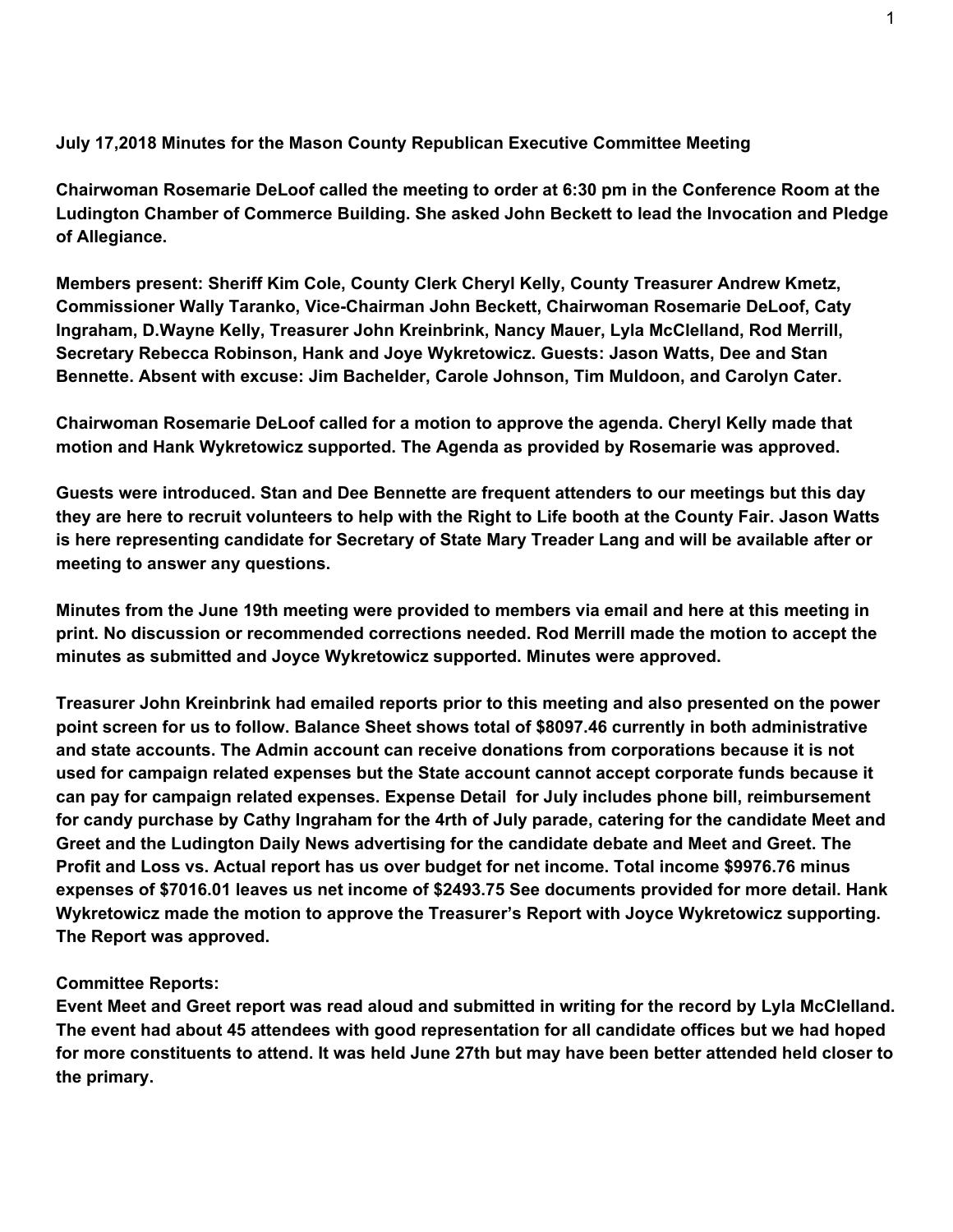**Speaker Committee Chair Rosemarie DeLoof reported that Janice Lamb and Vicki Collins will share the** speaker time after our meeting tonight but that for the rest of this year we will not host speakers unless **it is a critical political topic.**

## **Unfinished Business:**

**Rosemarie DeLoof called for a motion concerning support for Sheriff Department millage request for 2 more road patrol deputy positions. Hank Wykretowicz made the motion to establish a resolution to publish our support of the millage in the Ludington Daily Newspaper. Joyce Wykretowicz supported and the motion was passed. The Officers will write that up get it published asap.**

## **New Business:**

Hi-Way clean-up started on July 14 and goes through the 22nd so we need to select a date now and sign up to volunteer in order to get that done. Monday the 23rd was suggested and Rebecca R will send out a reminder to RSVP with Hank Wykretowicz so that he can organize. We need at least 8 **people. We will meet in the Pere Marquette Township Parking lot at 6:30 as usual on that evening.**

The Fair Booth is to be set up Sunday August 5th at 1pm and volunteers are needed for that and shifts daily. Sign up sheet has been circulated here for that and Lyla will call Friday to make sure we have our **space reserved.**

Headquarters for the general election is needed. There is no room available at the Stearns. There is a **space available in the City Center Building downtown Ludington. Lyla got a tentative quote for 6-7 weeks starting around Sept 25th for \$675. We also need volunteers for daily 4-6pm shifts. D.Wayne** Kelly made the motion to rent that space in the City Center Building and John Beckett supported. Lyla **will work with the landlord on specifics. The motion passed.**

Meet and Greet event for Justice Kurtis Wilder on August 1rst was requested by Judge Jeff Nellis for **us to host. We can use the Resource Center luncheon room for a luncheon at 11:30-1pm time frame. Lyla will work on inviting all the executive committee members and other appropriate officials. Not open to the public. Lyla has called Marcia Sadler for catering prices. For sandwiches, relish tray and brownies which we ourselves would serve will cost \$6.50 per person. About \$325. Rod Merrill made the motion to hire Marsha to cater at not more than \$375 with Joyce Wykretowicz supporting and the motion carried. Please try to attend.**

Meeting time and place for 2019 will need to be considered due to our membership expiring here at the **Chamber and our time slot has been taken by the County Planning Commission for next year. Do we** want to renew our membership in order to use this meeting room? We can discuss the new time and day at our next meeting if we decide to stay with the Chamber. D. Wayne Kelly made the motion that we **go ahead and pay our membership dues for the next year with Hank Wykretowicz supporting. The motion was passed and John Kreinbrink will pay our dues. We can continue to have our materials** displayed here at the Visitor Center and the staff will refer phone contacts as they have been doing as **well as being able to continue using this room to hold our meetings.**

**Public Comments were offered regarding feedback given to a member about the Stearns Hotel owner**